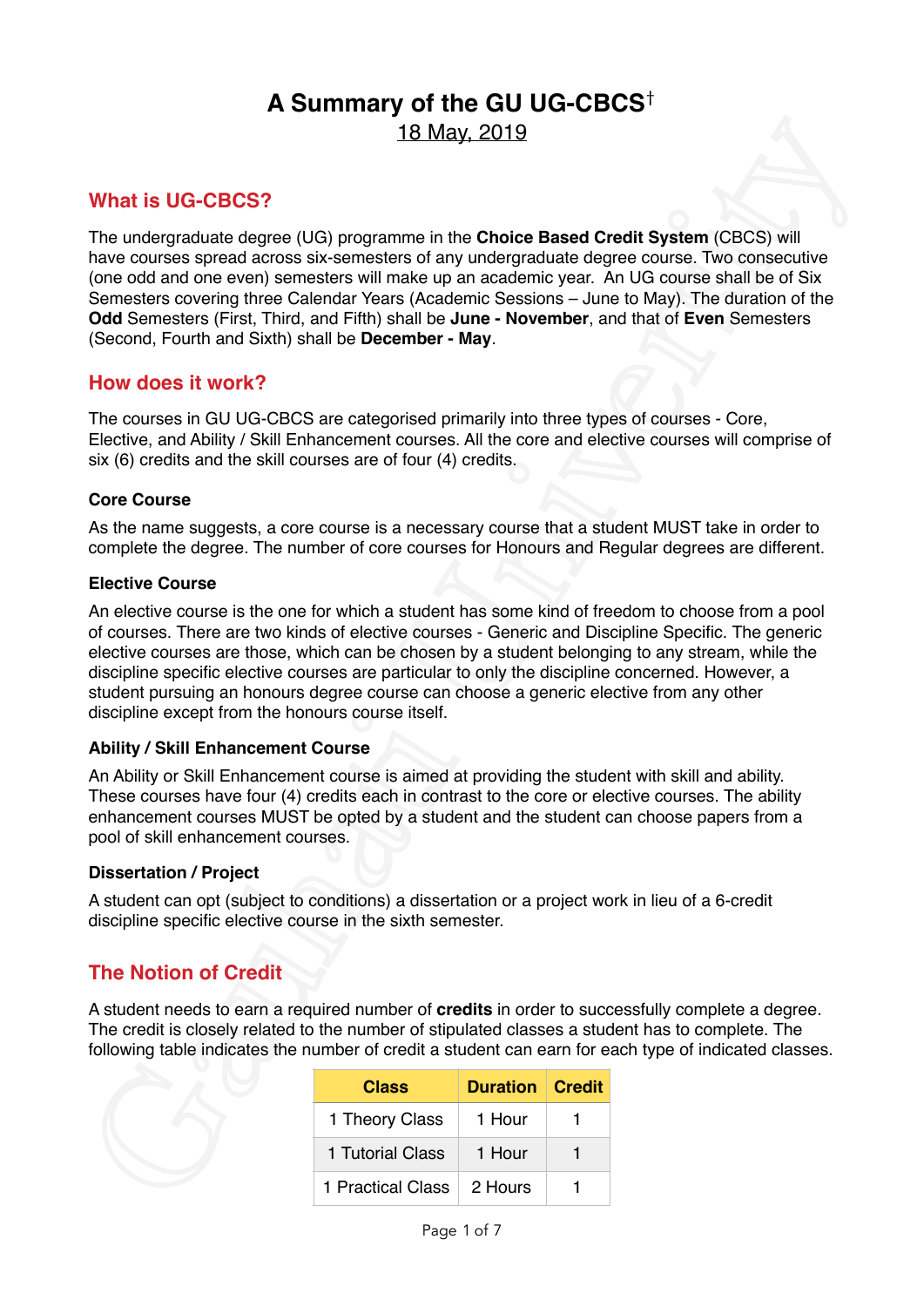## **Papers and Credits**

| <b>Degree</b>                                                    | <b>Minimum Paper</b><br><b>Requirements</b>                                                                                 | <b>Minimum</b><br><b>Credits</b> |
|------------------------------------------------------------------|-----------------------------------------------------------------------------------------------------------------------------|----------------------------------|
| <b>Undergrad Degree with Honours</b><br>(All Disciplines)        | $+ 14$ Core<br>← 2 Ability Enhancement<br>← 2 Skill Enhancement<br>← 4 Discipline Specific Elective<br>← 4 Generic Elective | 148                              |
| <b>Undergrad Regular Degree</b><br>(Science)                     | $+12$ Core<br>← 2 Ability Enhancement<br>← 2 Skill Enhancement<br>6 Discipline Specific Elective                            | 124                              |
| Undergrad Regular Degree<br>(Humanities / Social Sci / Commerce) | $+10$ Core<br>← 2 Ability Enhancement<br>◆ 2 Skill Enhancement<br>8 Discipline Specific Elective                            | 124                              |

# **Paper Code Structure**†

| <b>Degree</b>                                                                      |                                          | <b>Minimum Paper</b><br><b>Requirements</b>                                                                                                                                                                                                              | <b>Minimum</b><br><b>Credits</b> |
|------------------------------------------------------------------------------------|------------------------------------------|----------------------------------------------------------------------------------------------------------------------------------------------------------------------------------------------------------------------------------------------------------|----------------------------------|
| <b>Undergrad Degree with Honours</b><br>(All Disciplines)                          |                                          | $+ 14$ Core<br>← 2 Ability Enhancement<br>◆ 2 Skill Enhancement<br>◆ 4 Discipline Specific Elective<br>◆ 4 Generic Elective                                                                                                                              | 148                              |
| <b>Undergrad Regular Degree</b><br>(Science)                                       |                                          | $+ 12$ Core<br>← 2 Ability Enhancement<br>◆ 2 Skill Enhancement<br>◆ 6 Discipline Specific Elective                                                                                                                                                      | 124                              |
| <b>Undergrad Regular Degree</b><br>(Humanities / Social Sci / Commerce)            |                                          | $+10$ Core<br>← 2 Ability Enhancement<br>◆ 2 Skill Enhancement<br>◆ 8 Discipline Specific Elective                                                                                                                                                       | 124                              |
| Paper Code Structure <sup>†</sup><br>The code structure of a paper is given below: | <b>AAA</b>                               | XYYC<br>տար                                                                                                                                                                                                                                              |                                  |
| : Subject<br><b>AAA</b><br>: Type of Course<br>TР                                  | : HC (Honours Core)<br>RC (Regular Core) | : 3-letter subject code (see the suggested table below)<br><b>HG</b> (Generic Elective for Honours)<br><b>RG</b> (Generic Elective for Regular)<br><b>HE</b> (Discipline Specific Elective for Honours)<br>RE (Discipline Specific Elective for Regular) |                                  |
| : Semester<br>YY.                                                                  | <b>SE</b> (Skill Enhancement)            | : Numerical digit for Semester. One of 1, 2, 3, 4, 5, or 6                                                                                                                                                                                               |                                  |
| : Serial No of Paper<br>: Credits                                                  | $:$ Either 6 or 4.                       | : Two-digit numerical number (within the semester)                                                                                                                                                                                                       |                                  |

†*Subject to changes and modifications as per CC-CBCS recommendations.*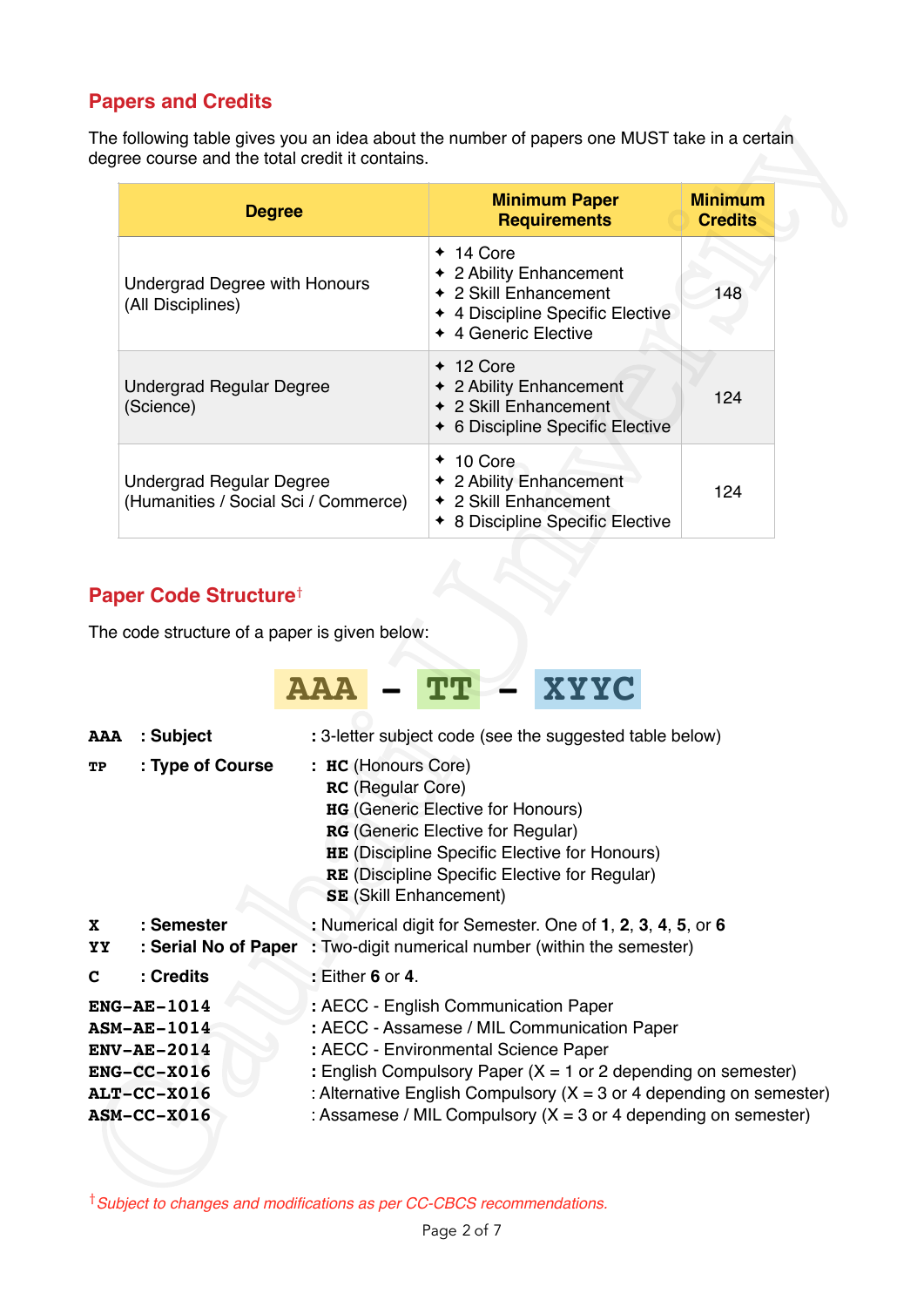## **Structure of a Course (Programme Template)**

The following tables give you the detailed papers and credits that a student need to take for a certain degree.

### **Abbreviations**

- AEC : Ability Enhancement Paper
- SEC : Skill Enhancement Paper
- DSE : Discipline Specific Paper
- GEN : Generic Elective Paper
- XXX : Subject 1 (Core / Primary for Honours / Regular)
- YYY : Subject 2
- ZZZ : Subject 3

### **BSc Honours Programme**

| <b>Semester</b> | <b>Type</b>    | <b>Core</b>                       | <b>AEC</b>         | <b>SEC</b>       | <b>DSE</b>        | <b>GEN</b>        |
|-----------------|----------------|-----------------------------------|--------------------|------------------|-------------------|-------------------|
|                 | <b>Credits</b> | $14 \times 6 = 84$                | $2 \times 4 = 8$   | $2 \times 4 = 8$ | $4 \times 6 = 24$ | $4 \times 6 = 24$ |
|                 |                | XXX-HC-1016<br><b>ENG-AE-1014</b> |                    |                  |                   | GEN-HG-1016       |
|                 |                | XXX-HC-1026                       |                    |                  |                   |                   |
|                 | $\mathbf{I}$   | XXX-HC-2016                       | <b>ENV-AE-2014</b> |                  |                   | GEN-HG-2016       |
|                 |                | XXX-HC-2026                       |                    |                  |                   |                   |
|                 |                | XXX-HC-3016                       |                    |                  |                   |                   |
|                 | III            | XXX-HC-3026                       |                    | SEC-SE-3XX4      |                   | GEN-HG-3016       |
|                 |                | XXX-HC-3036                       |                    |                  |                   |                   |
|                 |                | XXX-HC-4016                       |                    |                  |                   |                   |
|                 | $\mathbf{I}$   | XXX-HC-4026                       |                    | SEC-SE-4XX4      |                   | GEN-HG-4016       |
|                 |                | XXX-HC-4036                       |                    |                  |                   |                   |
|                 | $\mathbf v$    | XXX-HC-5016                       |                    |                  | DSE-HE-5XX6       |                   |
|                 |                | XXX-HC-5026                       |                    |                  | DSE-HE-5YY6       |                   |
|                 | VI             | XXX-HC-6016                       |                    |                  | DSE-HE-6XX6       |                   |
|                 |                | XXX-HC-6026                       |                    |                  | DSE-HE-6YY6       |                   |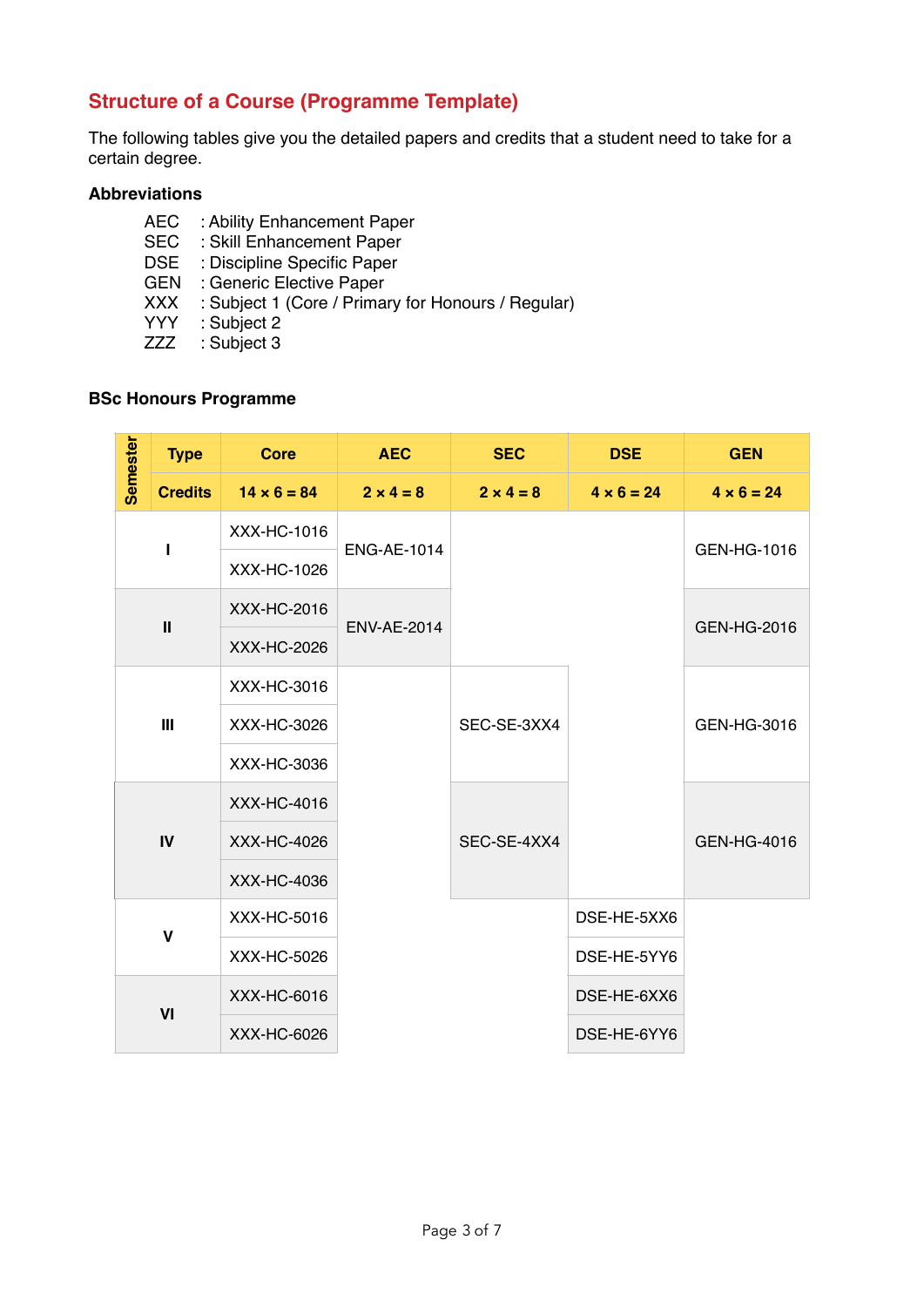## **BA / BCom Honours Programme**

| <b>Semester</b><br><b>Core</b><br><b>AEC</b><br><b>SEC</b><br><b>Type</b><br><b>Credits</b><br>$14 \times 6 = 84$<br>$2 \times 4 = 8$<br>$2 \times 4 = 8$<br>$4 \times 6 = 24$<br>$4 \times 6 = 24$<br>XXX-HC-1016<br>ENG-AE-1014 /<br>GEN-HG-1016<br>L<br>ASM-AE-1014<br>XXX-HC-1026<br>XXX-HC-2016<br>$\ensuremath{\mathsf{II}}$<br>GEN-HG-2016<br><b>ENV-AE-2014</b><br>XXX-HC-2026<br>XXX-HC-3016<br>$\mathsf{III}\,$<br>SEC-SE-3XX4<br>XXX-HC-3026<br>GEN-HG-3016<br>XXX-HC-3036<br>XXX-HC-4016<br>SEC-SE-4XX4<br>$\mathsf{IV}$<br>XXX-HC-4026<br>GEN-HG-4016<br>XXX-HC-4036 |
|-----------------------------------------------------------------------------------------------------------------------------------------------------------------------------------------------------------------------------------------------------------------------------------------------------------------------------------------------------------------------------------------------------------------------------------------------------------------------------------------------------------------------------------------------------------------------------------|
|                                                                                                                                                                                                                                                                                                                                                                                                                                                                                                                                                                                   |
|                                                                                                                                                                                                                                                                                                                                                                                                                                                                                                                                                                                   |
|                                                                                                                                                                                                                                                                                                                                                                                                                                                                                                                                                                                   |
|                                                                                                                                                                                                                                                                                                                                                                                                                                                                                                                                                                                   |
|                                                                                                                                                                                                                                                                                                                                                                                                                                                                                                                                                                                   |
|                                                                                                                                                                                                                                                                                                                                                                                                                                                                                                                                                                                   |
|                                                                                                                                                                                                                                                                                                                                                                                                                                                                                                                                                                                   |
|                                                                                                                                                                                                                                                                                                                                                                                                                                                                                                                                                                                   |
|                                                                                                                                                                                                                                                                                                                                                                                                                                                                                                                                                                                   |
|                                                                                                                                                                                                                                                                                                                                                                                                                                                                                                                                                                                   |
|                                                                                                                                                                                                                                                                                                                                                                                                                                                                                                                                                                                   |
| XXX-HC-5016<br>DSE-HE-5XX6<br>$\pmb{\mathsf{V}}$                                                                                                                                                                                                                                                                                                                                                                                                                                                                                                                                  |
| XXX-HC-5026<br>DSE-HE-5YY6                                                                                                                                                                                                                                                                                                                                                                                                                                                                                                                                                        |
| XXX-HC-6016<br>DSE-HE-6XX6<br>VI                                                                                                                                                                                                                                                                                                                                                                                                                                                                                                                                                  |
| XXX-HC-6026<br>DSE-HE-6YY6                                                                                                                                                                                                                                                                                                                                                                                                                                                                                                                                                        |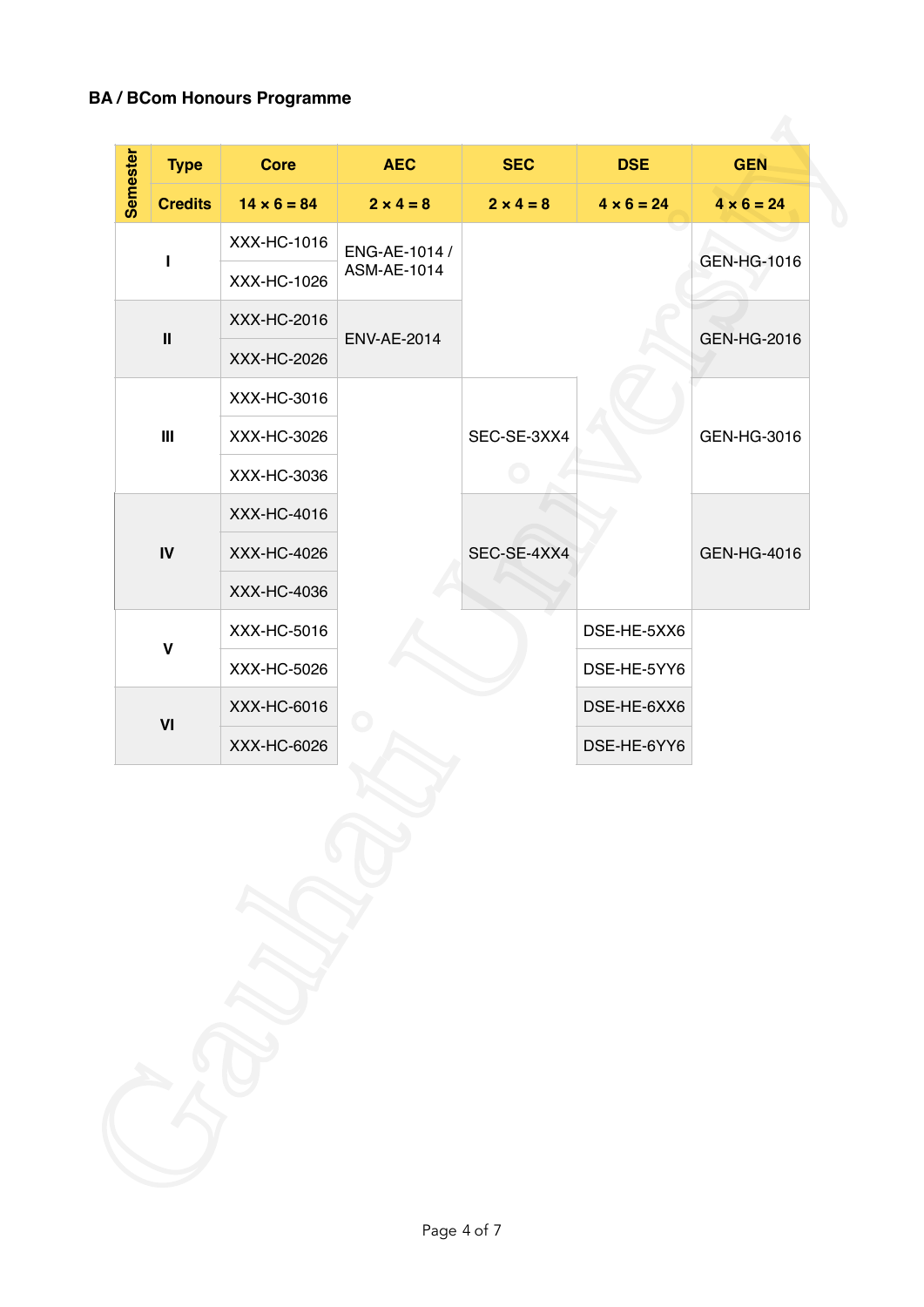### **BSc Regular Programme**

| <b>Semester</b><br><b>Type</b>     | Core               | <b>AECC</b>        | <b>SEC</b>        | <b>DSE</b>        |
|------------------------------------|--------------------|--------------------|-------------------|-------------------|
| <b>Credits</b>                     | $12 \times 6 = 72$ | $2 \times 4 = 8$   | $4 \times 4 = 16$ | $6 \times 6 = 36$ |
|                                    | XXX-RC-1016        |                    |                   |                   |
| т                                  | YYY-RC-1016        | <b>ENG-AE-1014</b> |                   |                   |
|                                    | ZZZ-RC-1016        |                    |                   |                   |
|                                    | XXX-RC-2016        |                    |                   |                   |
| $\pmb{\text{II}}$                  | YYY-RC-2016        | <b>ENV-AE-2014</b> |                   |                   |
|                                    | ZZZ-RC-2016        |                    |                   |                   |
|                                    | XXX-RC-3016        |                    | $\bigcirc$        |                   |
| $\ensuremath{\mathsf{III}}\xspace$ | YYY-RC-3016        |                    | SEC-SE-3XX4       |                   |
|                                    | ZZZ-RC-3016        |                    |                   |                   |
|                                    | XXX-RC-4016        |                    |                   |                   |
| $\textsf{IV}$                      | YYY-RC-4016        |                    | SEC-SE-4XX4       |                   |
|                                    | ZZZ-RC-4016        |                    |                   |                   |
|                                    |                    |                    |                   | XXX-RE-5XX6       |
| $\mathbf V$                        |                    |                    | SEC-SE-5XX4       | YYY-RE-5XX6       |
|                                    |                    |                    |                   | ZZZ-RE-5XX6       |
|                                    |                    |                    |                   | XXX-RE-6XX6       |
| $\ensuremath{\mathsf{VI}}\xspace$  |                    |                    | SEC-SE-6XX4       | YYY-RE-6XX6       |
|                                    |                    |                    |                   | ZZZ-RE-6XX6       |
|                                    |                    |                    |                   |                   |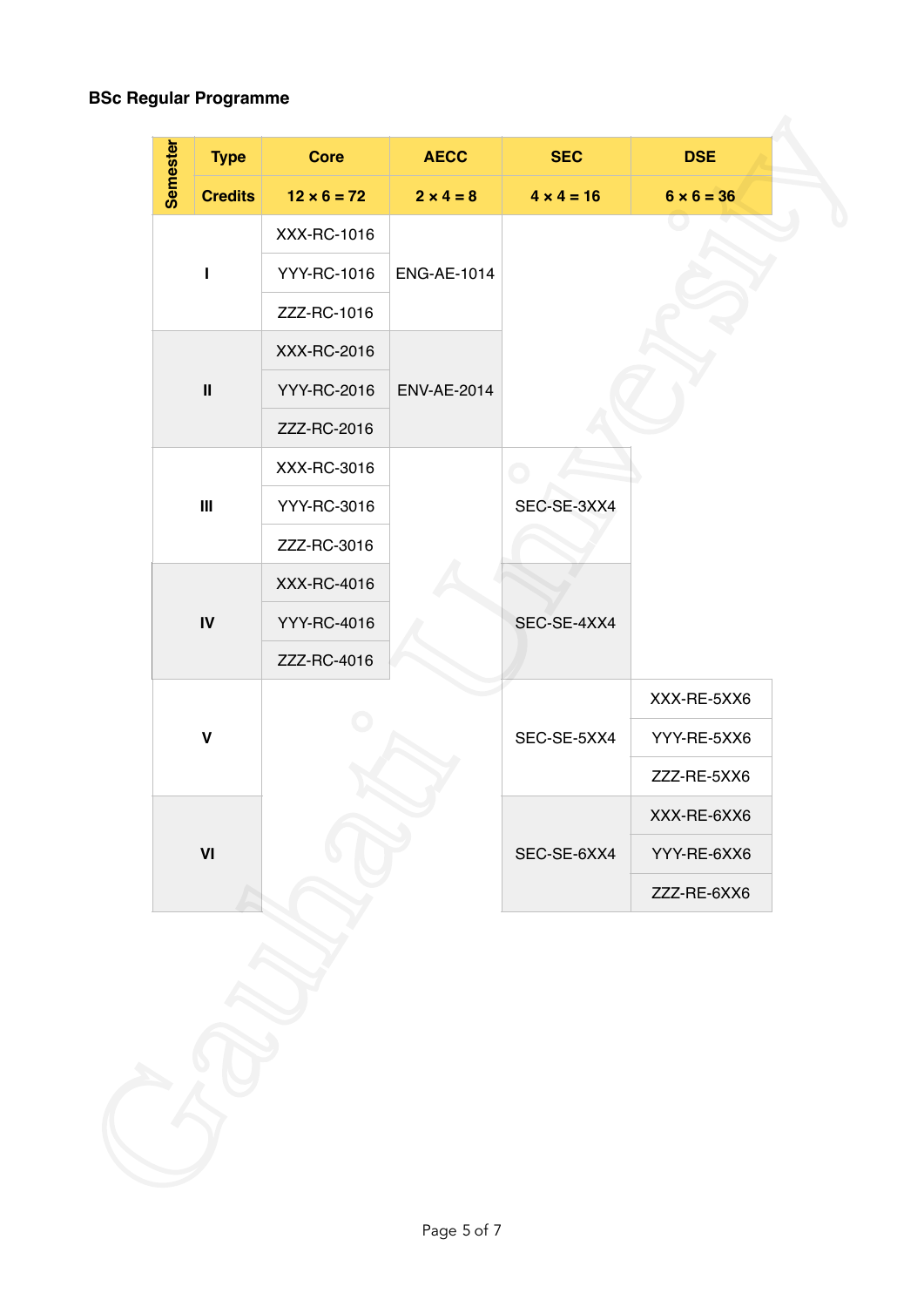## **BA / BCom Regular Programme**

| Semester<br><b>Credits</b><br>$\mathbf{I}$<br>$\ensuremath{\mathsf{II}}$ | $12 \times 6 = 72$<br><b>ENG-CC-1016</b><br>YYY-RC-1016<br>ZZZ-RC-1016<br><b>ENG-CC-2016</b> | $2 \times 4 = 8$<br>ENG-AE-1014 /<br>ASM-AE-1014 | $4 \times 4 = 16$ | $4 \times 6 = 24$          | $2 \times 6 = 12$ |
|--------------------------------------------------------------------------|----------------------------------------------------------------------------------------------|--------------------------------------------------|-------------------|----------------------------|-------------------|
|                                                                          |                                                                                              |                                                  |                   |                            |                   |
|                                                                          |                                                                                              |                                                  |                   |                            |                   |
|                                                                          |                                                                                              |                                                  |                   |                            |                   |
|                                                                          |                                                                                              |                                                  |                   |                            |                   |
|                                                                          |                                                                                              |                                                  |                   |                            |                   |
|                                                                          | YYY-RC-2016                                                                                  | <b>ENV-AE-2014</b>                               |                   |                            |                   |
|                                                                          | ZZZ-RC-2016                                                                                  |                                                  |                   |                            |                   |
|                                                                          | ASM/<br>ALT-CC-3016                                                                          |                                                  |                   |                            |                   |
| $\ensuremath{\mathsf{III}}\xspace$                                       | YYY-RC-3016                                                                                  |                                                  | SEC-SE-3XX4       |                            |                   |
|                                                                          | ZZZ-RC-3016                                                                                  |                                                  |                   |                            |                   |
|                                                                          | ASM/<br>ALT-CC-4016                                                                          |                                                  |                   |                            |                   |
| $\mathsf{IV}$                                                            | YYY-RC-4016                                                                                  |                                                  | SEC-SE-4XX4       |                            |                   |
|                                                                          | ZZZ-RC-4016                                                                                  |                                                  |                   |                            |                   |
| $\mathbf v$                                                              |                                                                                              |                                                  | SEC-SE-5XX4       | YYY-RE-5XX6<br>GEN-RG-5XX6 |                   |
|                                                                          |                                                                                              |                                                  |                   | ZZZ-RE-5XX6                |                   |
| VI                                                                       |                                                                                              |                                                  | SEC-SE-6XX4       | YYY-RE-6XX6                | GEN-RG-6XX6       |
|                                                                          |                                                                                              |                                                  |                   | ZZZ-RE-6XX6                |                   |